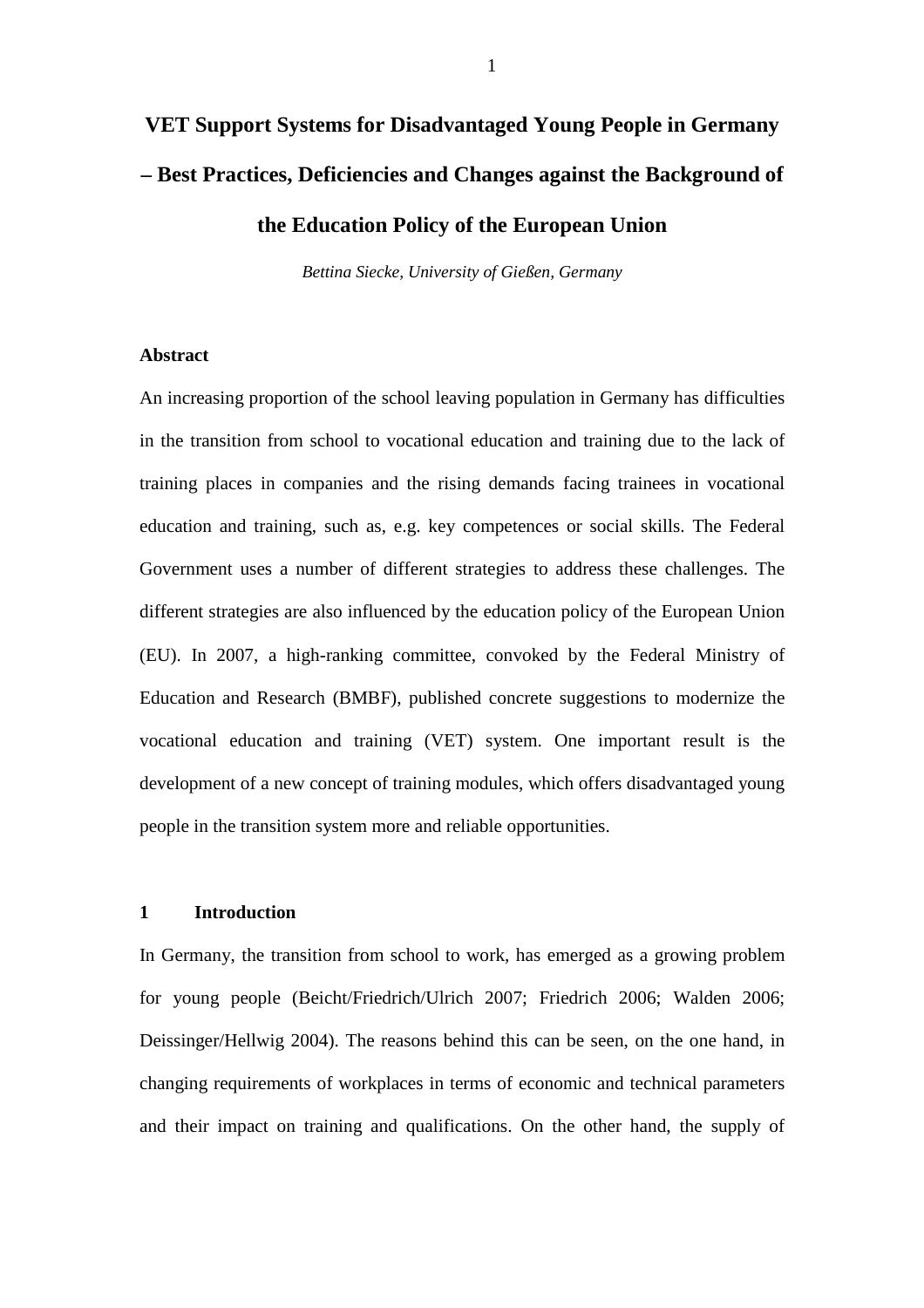training places in the economy has suffered a continuing decline during the last ten years.

The German Federal Employment Agency (Bundesagentur für Arbeit) reports that there were 625,606 applicants for apprenticeship training places for the year 2005/2006, while only 591,540 training places were offered. This means that 6.5 % of all applicants or 49,453 applicants failed in the training market (BMBF 2007a, pp. 10, 14). The number of applicants without a training place is even higher once we include those who have had to accept alternatives or have chosen to do so without giving up their inclination for training in the dual apprenticeship system. For the year 2006, the Federal Institute for Vocational Training (BiBB) and the Institute of Labour Market and Occupational Research (IAB) reported 160,000 young people without a training place (BMBF 2007a, p. 22).

It is against this background that a new support system – as a kind of irregular school to work transition system – has emerged. It is absorbing a growing number of participants and may be considered as the third major sub-system of VET, besides the regular apprenticeship system (dual system) and the system of full-time vocational schools (Deissinger 2007).

On the national level, Germany's Federal Minister of Education and Research (BMBF) in 2006 set up a working committee as an advisory board. Known as the "Innovationskreis berufliche Bildung" (IKBB), it consists of stakeholders representing employers associations, trade unions, VET research, as well as schools and companies. In July 2007, the working committee published concrete reform appeals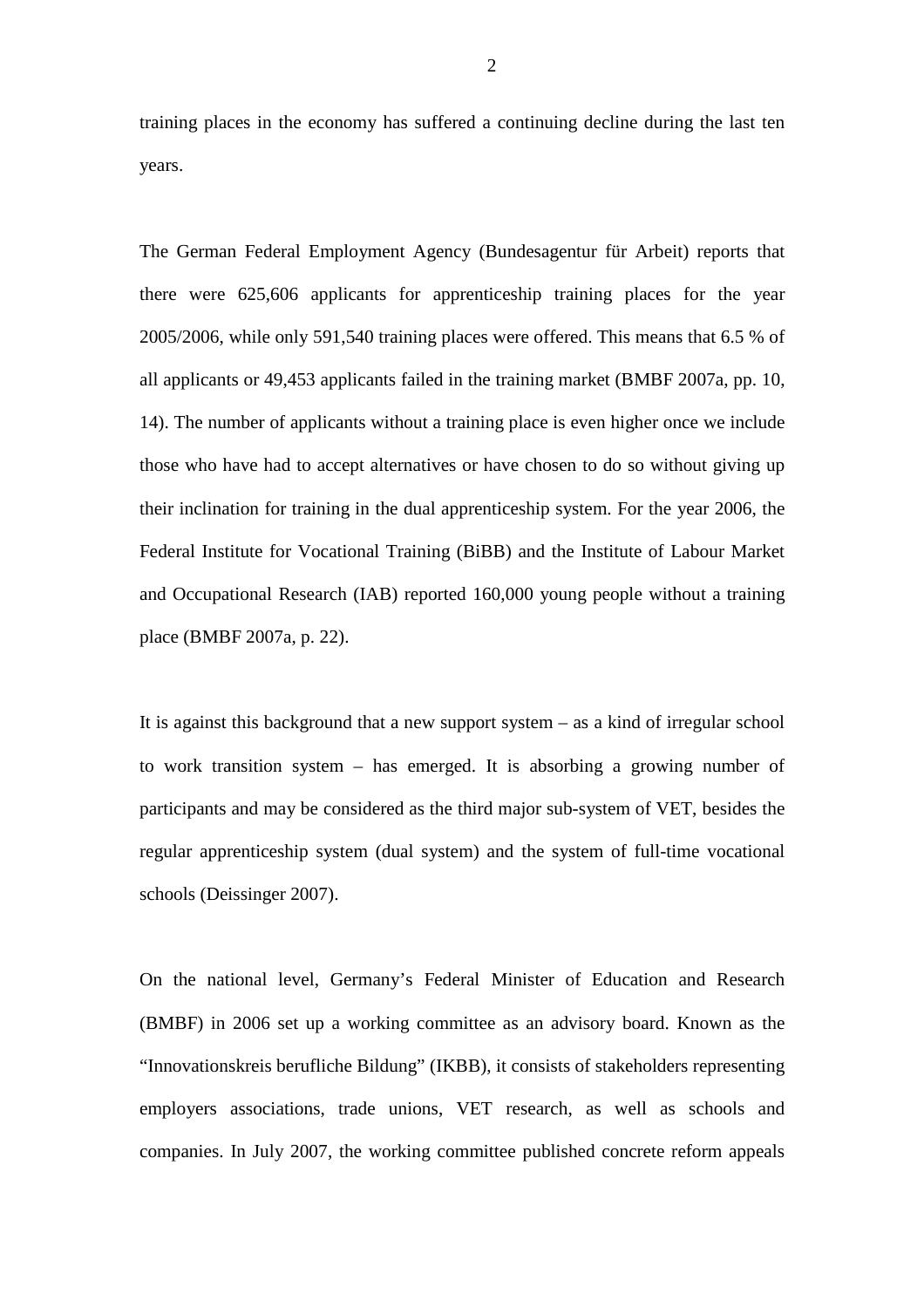with respect to the German VET system (BMBF 2007b), some of which also explicitly refer to the reform of the VET support system mentioned above. What these suggestions from the working committee mean for the current VET support system is the subject of the following sections. Against the background of the traditional features of the German VET support system new developments, critical statements as well as examples of good practice will be pointed out. In a second step the results will be reflected against the reform proposals of the working committee dealing with the modernisation of the German VET system in general. The paper closes with some implications for a comparative perspective directed towards the Australian VET system.

# **2. Traditional features of the German VET system**

Young people in Germany can achieve VET qualifications in various ways. These ways can be categorized as (1) part time at a vocational school while working in a training-contract-based employment (apprenticeship or dual system) and (2) full time vocational schools with no training-contract-related employment. The apprenticeship model is called dual system because training is conducted in two places of learning: companies and vocational part-time schools. The aim of training in the dual system is to provide, in a structured training programme, broad-based basic vocational training and the qualifications and competences required to practise an occupation as a skilled worker or clerk in one of 350 recognized training occupations (Hippach-Scheider/Woll 2007, p. 19). The dual system as an apprenticeship system is determined by the notion of "vocationalism or the vocational principle" (Deissinger/Smith/Pickersgill 2006, p. 36) which means that "priority has always been given to broad-based knowledge and the acquisition of basic techniques instead of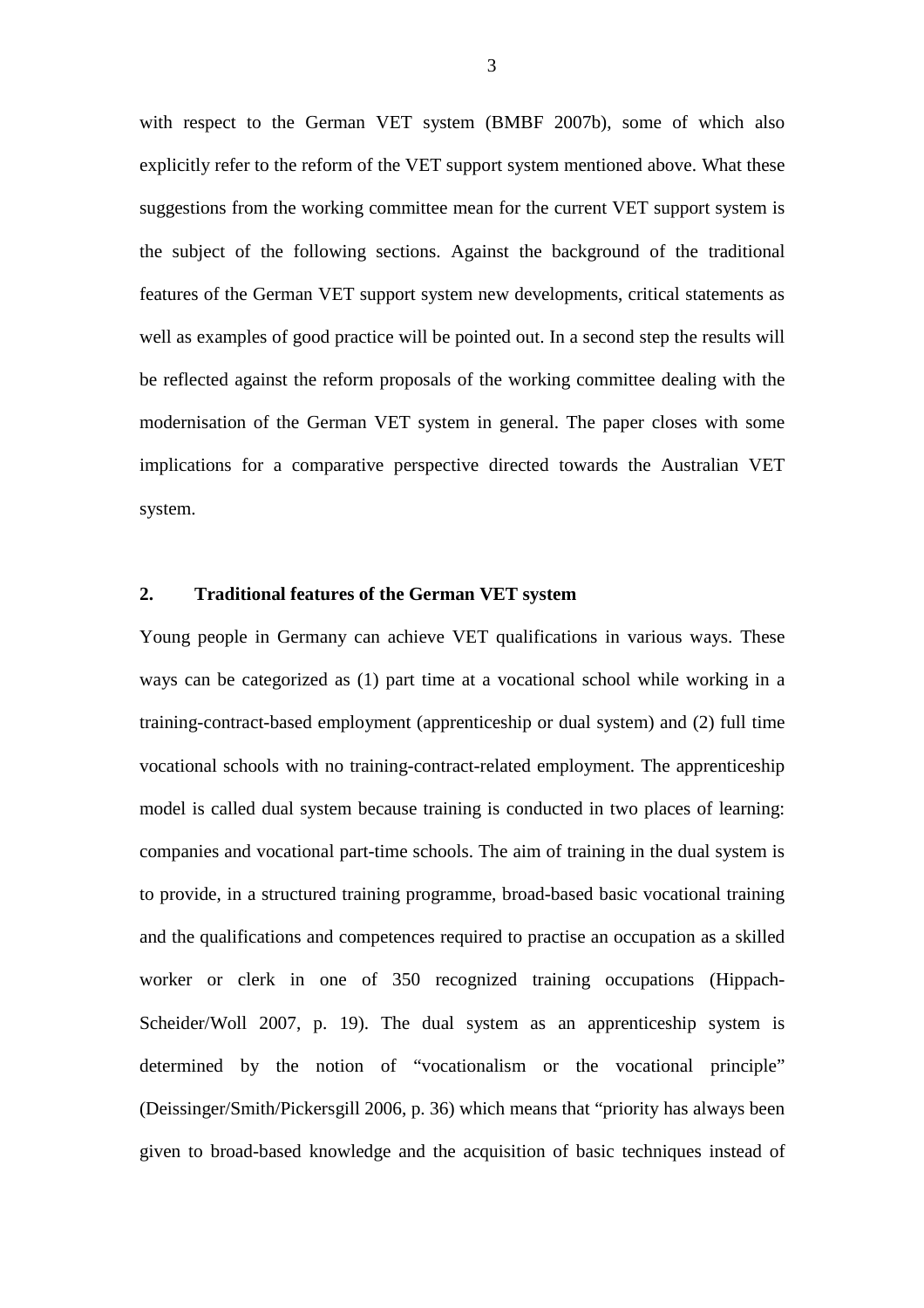over-specialization or company-specific on the job training" (ibid.). In Germany the dual apprenticeship system is the major transition system, covering nearly 60 % of the school-leaving population.

The apprenticeship system in Germany depends on the labour market situation. In the face of changing external conditions and because of the decline in the supply of training places in the past decades the dual system has been criticised as obsolescent (ibid, p. 31). One indicator for the serious situation for young people regarding the dual system is the rise of young people entering special training programmes or opting for vocational courses in full-time vocational schools considered as an ancillary system to the dual system.

At the same time, however, the Federal Government has undertaken further considerable efforts supposed to solve the problem of shortages of in-company training places. With the National Pact for Career Training and Skilled Manpower Development (Nationaler Pakt für Ausbildung und Fachkräftenachwuchs), for the time span 2007 to 2010, the Federal Government, the private sector and the Federal Employment Agency have committed themselves to submit an offer for an apprenticeship to every young person willing and able to be trained (Nationaler Pakt für Ausbildung 2007, p. 3; BMBF 2007a, p. 74). This programme continues a policy in the area of VET by which the state shows its commitment beyond the traditional distribution of competences typical for the dual system, including subsidising companies once they hire apprentices.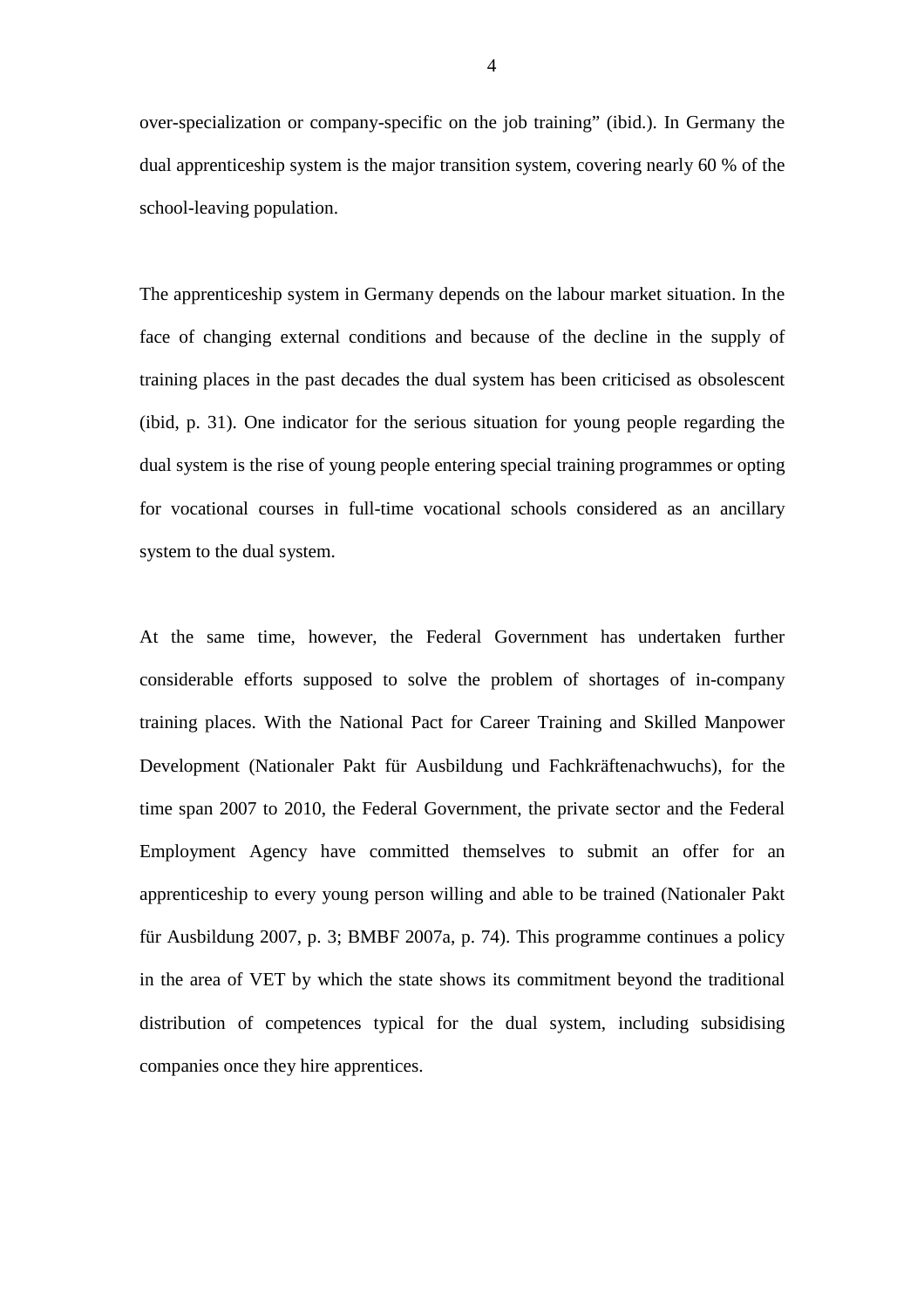# **3 Supporting vocational training for disadvantaged youths in Germany: problems and new developments**

Basically, the Federal Employment Agency is the crucial responsible and competent authority in the field of supporting vocational training for disadvantaged youths. This governmental body offers different training opportunities for young people in the age group 16 to 25 and authorizes providers to carry out most of the programmes for disadvantaged. The general aims of the support system are to improve the transition from school to vocational training or employment, to enhance vocational competences of young people and to avoid unemployment by coping with the lack of training opportunities (BMBF 2005).

The VET transition or support system in Germany is highly complex as there are various competences and institutional affiliations involved which partly overlap. It mainly comprises the following areas: (1) Vocational training preparation schemes (Berufsausbildungsvorbereitung BvB), (2) vocational training in non-company establishments (ausserbetriebliche Ausbildung BaE) which means training in a training occupation recognized under the Vocational Education and Training Act (BBiG), and (3) training assistance (ausbildungsbegleitende Hilfen abH) as a form of remedial tuition and socio-pedagogical support within the framework of an incompany training relationship (ibid.; Hippach-Schneider/Woll 2007, p. 20).

The support for disadvantaged young persons has been in existence for some 25 years. Since then, this sector has continually grown and become more differentiated with respect to its target groups as well as to its courses and programmes. Because of its different courses or "measures" (Massnahmen) the VET support system is also called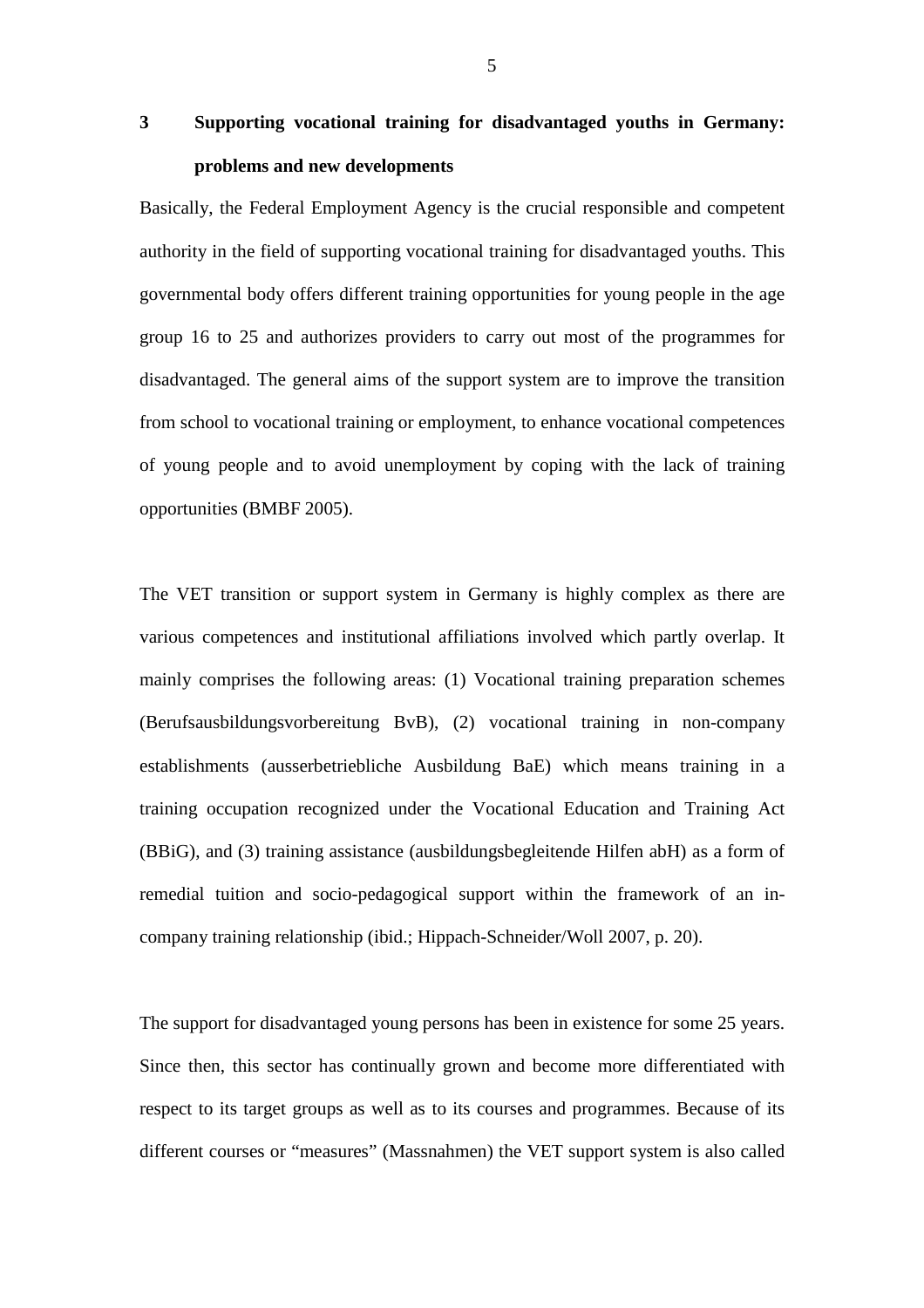"measure system" or "opportunity improvement system" (Krewerth/Ulrich 2006; Ness 2007).

The target group of the VET support system is very heterogeneous. It comprises "normal" school leavers, i.e. young persons with educational maturity who did not get a training place, young persons with individual disadvantages like those with obvious learning disabilities and/or with problems in social behaviour as well as young women, young immigrants and young persons with special needs (Enggruber 2005; BMBF 2005, pp. 12-19). In the VET support system there is a high proportion of young people without a school leaving qualification or with minor grades in their school qualifications as well as those who obviously lack apprenticeship entry maturity.

The German VET support system faces and also deserves criticism. Critics claim especially with respect to the vocational preparation schemes - that the various measures fail to belong to a harmonised system of opportunities and that they stand for too much heterogeneity and little transparency, a reproach which has led to the label "measure jungle". This often implies that measures are more or less arbitrarily linked to each other and that this "measure chain" produces long and duplicated training times let alone the cost aspect of multiple training.

#### *New developments in vocational training preparation*

Central changes have occurred in the vocational preparation schemes of the Federal Employment Agency. In late 2004, the "new concept" for vocational training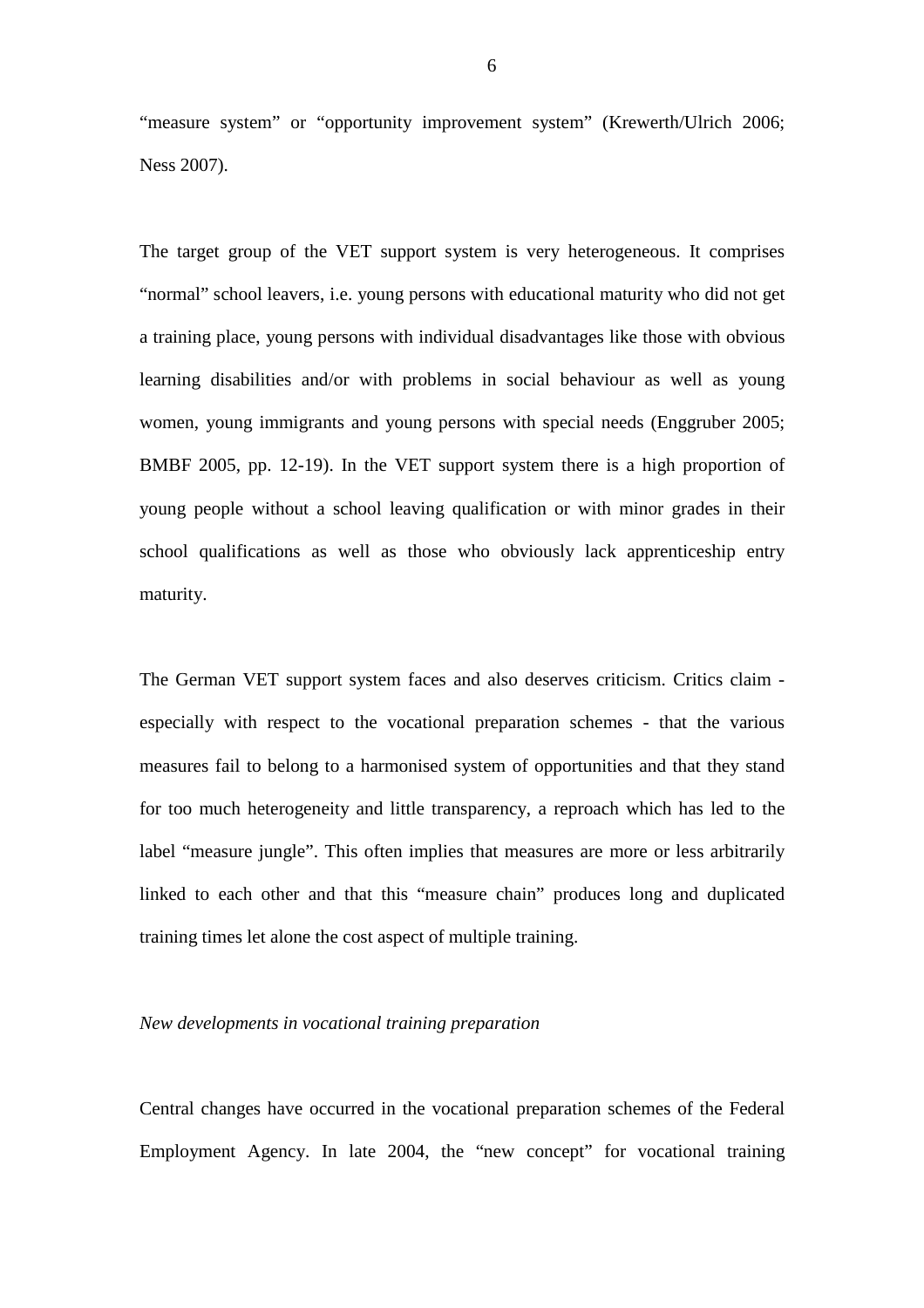preparation was established and replaced the previous vocational preparation schemes (Zielke 2007). The character of the former vocational preparation schemes implied shifting disadvantaged young persons to different support programmes. This proceeding has led to mismatches between individual needs of young persons and the aims of the measures. With respect to individual promotion and skill formation pathways the new concept is based on a person-centred philosophy, rather than a general concept orientation. The new concept emphasises individualisation, differentiation, flexibility and permeability. Young persons start with an obligatory aptitude analysis. After that subsequent adequate courses follow.

The new concept has led to significant improvements in the support system. More young persons enter company-based (dual) vocational training, school-based or extraplant training after participation in these measures. In 2005, out of 105,702 young people who were trained in preparatory training schemes (most among them within the new concept), 44.4 % were in employment and 37.7 % took up a conventional vocational training course in the dual system (BMBF 2007a, pp. 196 ff.). At the same time the retention periods could be shortened and the "measure jungle" has been successfully removed (BMBF 2005, p. 44). In this context, competence diagnosis as one of the elements of the new concept can be judged as a modern and useful concept. However, critical comments especially from the scientific VET community have been expressed about the stronger emphasis on "placement in work" (employability) against "placement in vocational education " (trainability) as well as the limited duration of the programme. As a whole, the new concept based measures have a maximum duration of 10 months (and between 11-16 months for disabled young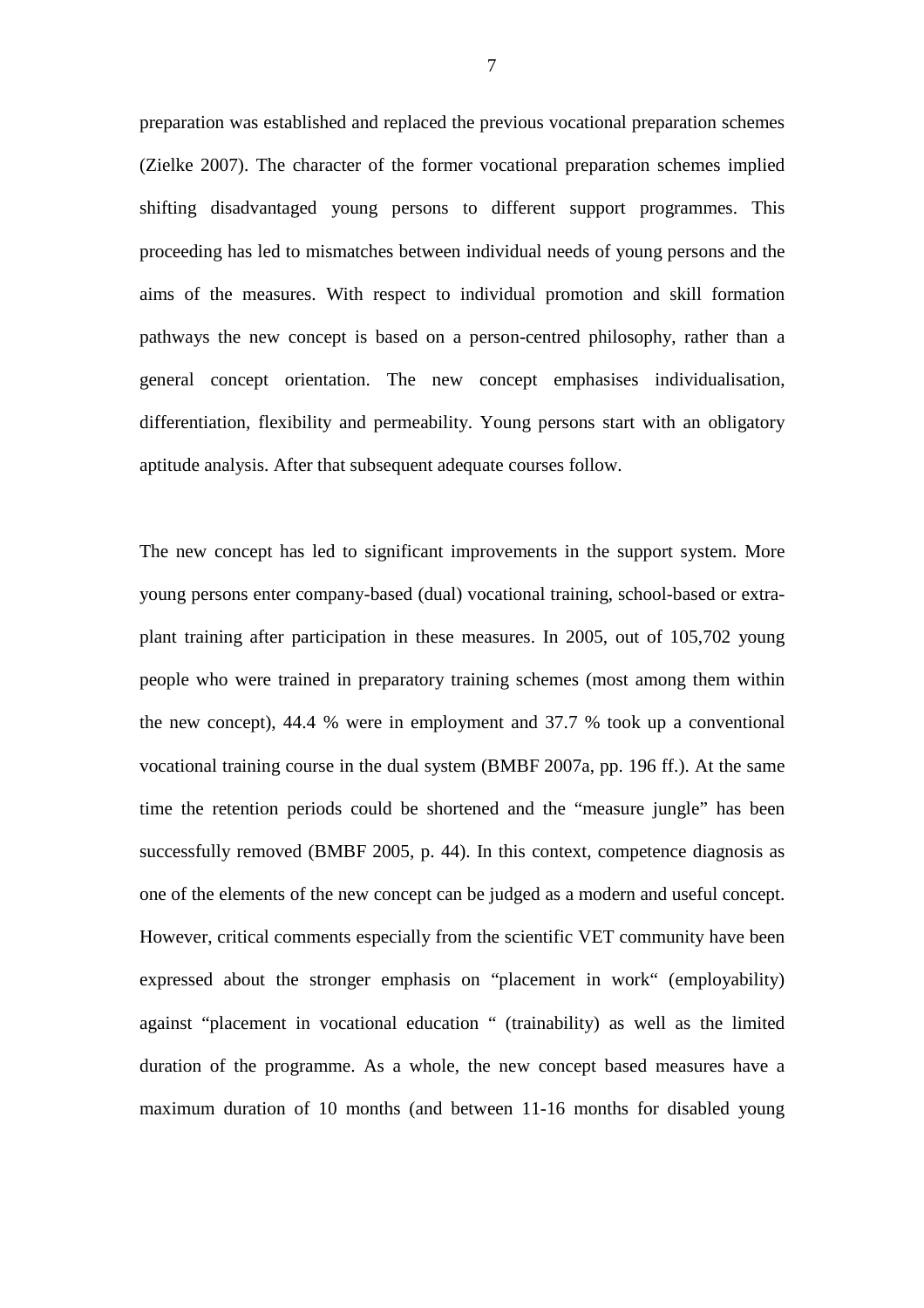persons) and it is not possible to repeat the courses. Thus youngsters with lower learning abilities tend to denied the benefits of the system (Dressel/Plicht 2006).

#### *Introductory qualification programme (Einstiegsqualifizierung EQJ)*

Another successful programme is the introductory qualification scheme (Einstiegsqualifizierung EQJ) (BMBF 2007a, p. 74 f.). This programme was established as part of the National Pact for Career Training and Skilled Manpower Development and was transferred to the responsibility of the Federal Employment Agency in October 2007. This special programme – which exists parallel to the vocational preparation schemes – is a practical course for young persons who have failed to enter a regular training place. Young persons get the chance to become familiar with the everyday working life in a company in a special occupational field for the duration of 6 to 12 months. After successful completion of the introductory qualification course the young person gets a certificate. As a result of the reform of the Vocational Training Act in 2005, it is now possible to grant accreditation of a successful practical training with respect to a subsequent apprenticeship (Vocational Training Act 2005). The programme started in October 2004. In 2006, out of 37,500 participants of the EQJ programme 65.5 % took up an apprenticeship in the EQJ company after completion of the course (Bildungsspiegel 2007; BMWi 2008). The success of the programme has led to its extension in 2008.

All these programmes are good examples for the engagement of the Federal Employment Agency in the process of coping with deficits in the VET system and its will to modernize the vocational preparation schemes and to integrate successful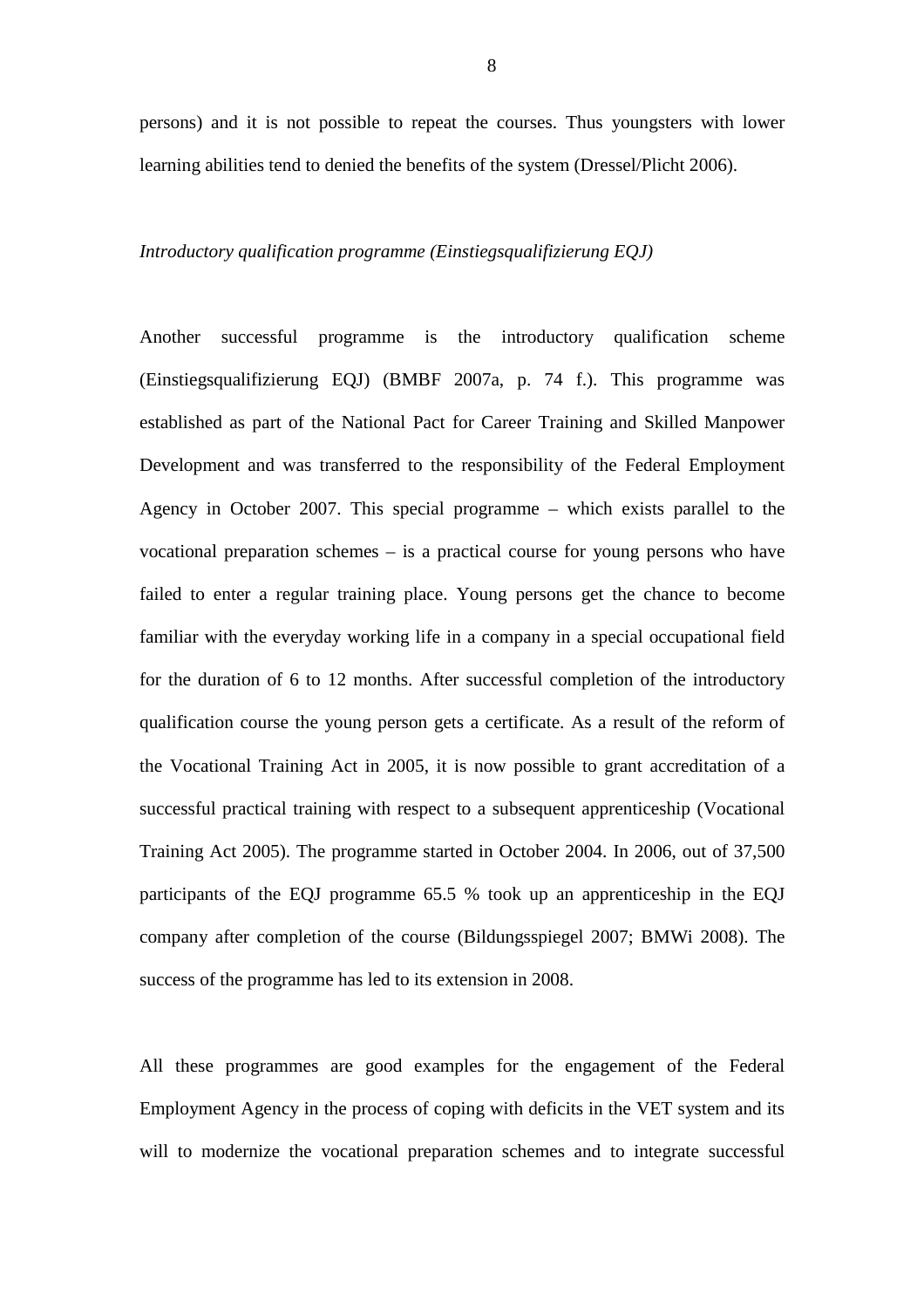programmes like the EQJ into its responsibility. On the other hand, more special and individualized offers are necessary in the field of vocational preparation as well as in vocational training (for example for young women and immigrants).

#### **4 New practice in the context of wider European Union policy**

The support system for disadvantaged young people as well as the underlying VET policy as a whole has for some time been influenced by the education policy of the European Union (BMBF 2007a, pp. 263 ff.). With its decisions in March 2000 in Lisbon (European Council 2000; BMBF 2005, p. 222) the Union has set itself a new strategic goal "to become the most competitive and dynamic knowledge-based economy in the world capable of sustainable economic growth with more and better jobs and greater social cohesion" (European Council 2000) by 2010. The subsequent Copenhagen Declaration in November 2002 provided a general framework for European VET development (European Commission 2002). The following main priorities were set out in the Copenhagen Declaration: 1. Strengthening the European dimension in VET with the aim of improving closer cooperation in order to facilitate and promote mobility. 2. Increasing transparency in VET through the implementation and rationalization of information tools and networks. 3. Investigating how transparency, comparability, transferability and recognition of competences and/or qualifications, between different countries and at different levels, could be promoted. 4. Promoting cooperation in quality assurance in VET. With these goals in mind, new developments in operational areas of European VET policy have received a momentum, which has resulted, among other things, in the conceptualisation of the European Qualifications Framework (EQF) and the European Credit and Transfer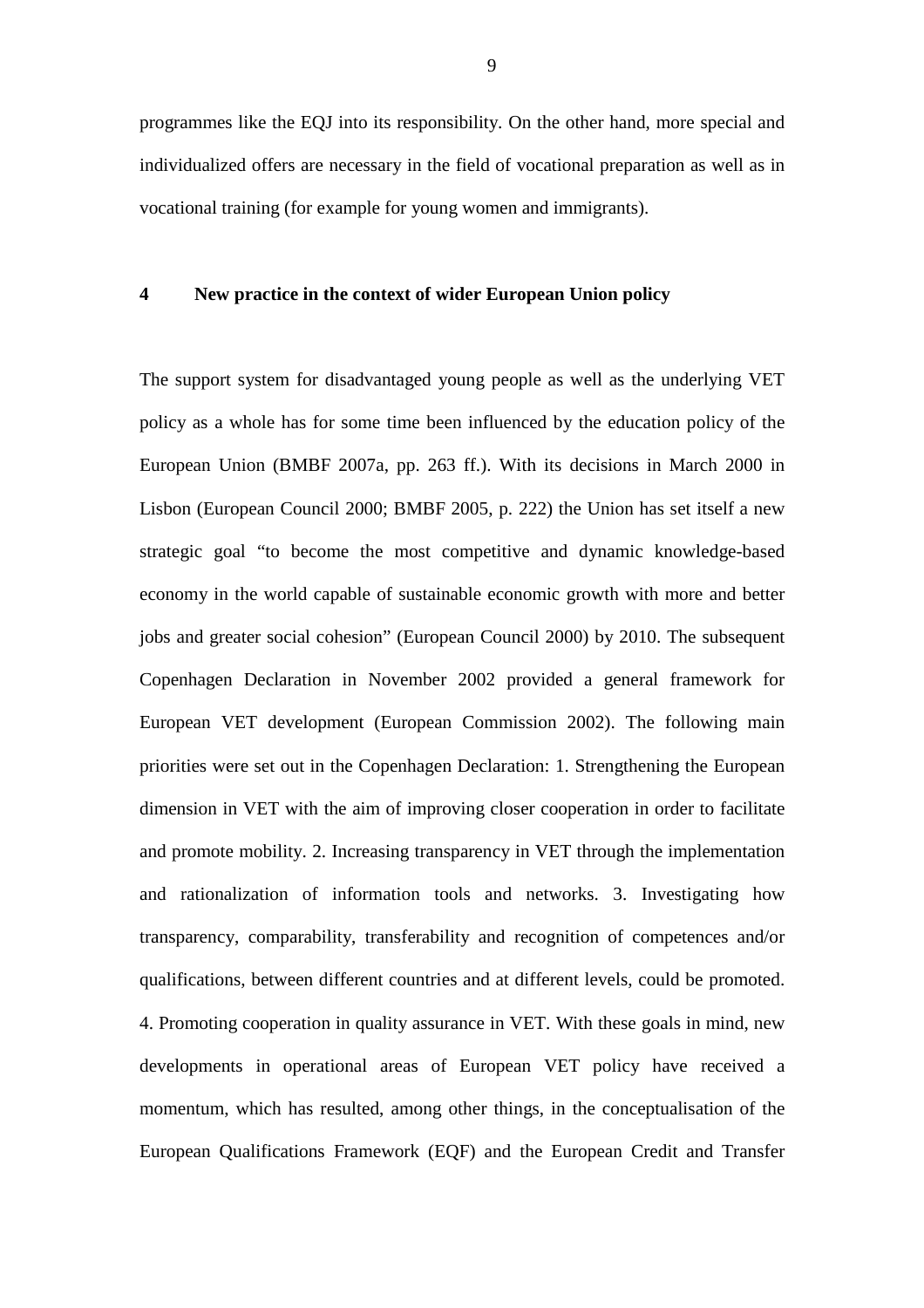System for Vocational Education and Training (ECVET) (Deissinger 2006; Winterton 2005).

#### *Examples of best practice in different research programmes*

Important tools to promote and spread the aims of the education policy of the European Union are labour-market programmes financed through the European Social Fund (BMBF 2005, p. 222). Here improvements regarding the transition process from school to work have emerged as results of accompanying research activities and "model programmes". The programme initiated by the Federal Ministry of Education and Research (BMBF) with the label "Promoting Competences – Vocational Training for Target Groups with Special Promotion Needs" (BQF), is also included in this category. From 2001 to 2006 it has produced a number of valuable insights into "good practice" e.g. in the field of supporting young immigrants or young women (ebd., pp. 232 ff.). In the following section one project will be discussed in more detail.

# *Vocational education of young mothers*

A special group of disadvantaged young persons are young mothers. For this group the transition from school into employment produces several problems. Connected with early motherhood are constraints in vocational choice, unstable circumstances and risks of poverty. This also becomes clear in the school performance records of young mothers. 50 % only have a secondary general school leaving certificate or no school leaving certificate. The BQF project MOSAIK, running from 2003 to 2006, represents a holistic approach of vocational support for this target group (Friese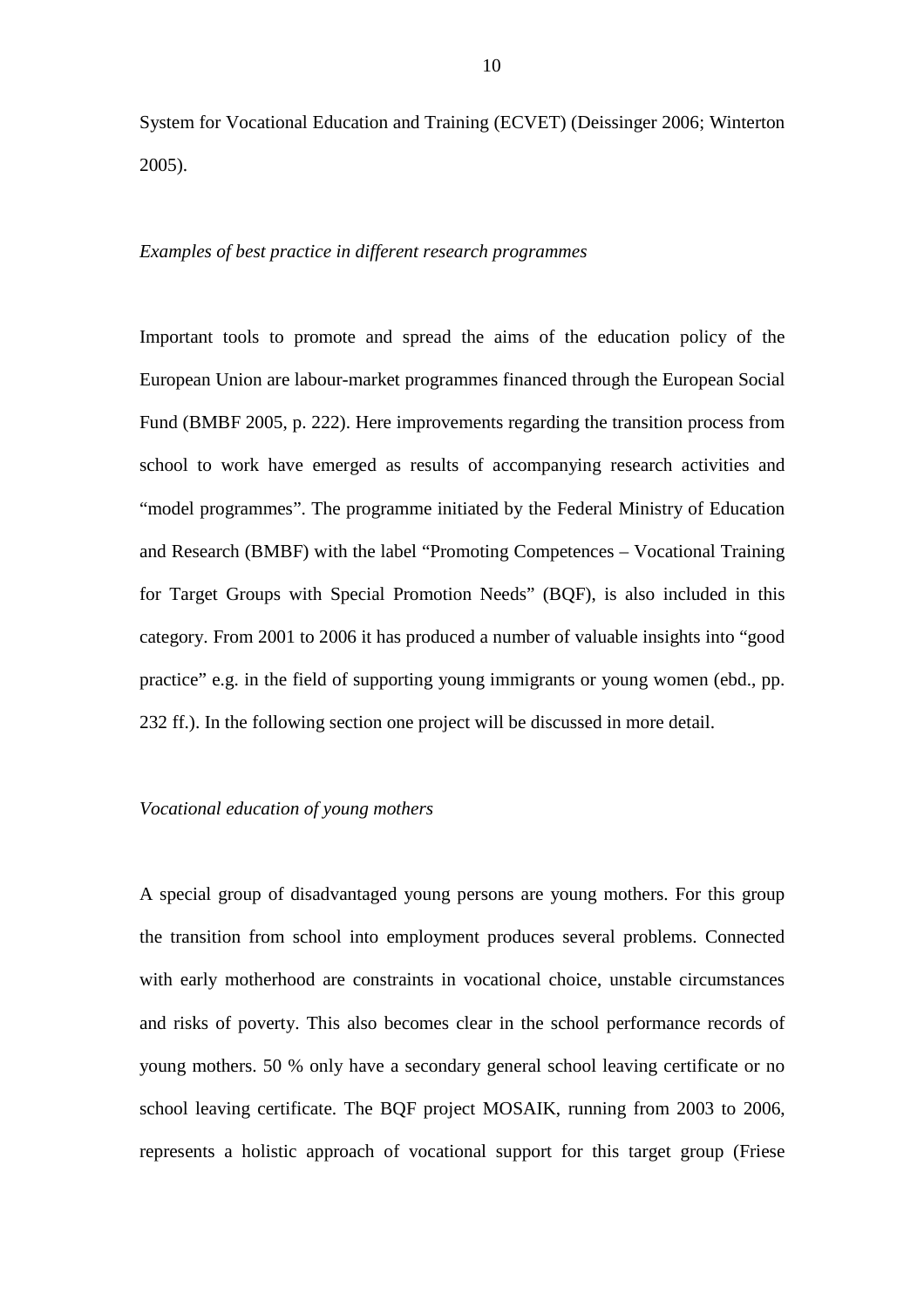2008). In consideration of adolescence as a biographical status passage the strengthening of the (vocational) identity of the young women and of their competence as parents are central issues. It is essential for the project work to develop a transparent information and support network (support chain). In this network different providers and governmental bodies work together closely. In practice the support concept requires the provision of qualified counselling and social pedagogical support including profiling. The programme also aims at adequate support services for children, focuses on school examinations, vocational orientation and preparation as well on regular training. The latter is organised on the basis of the amendment of the Vocational Education Act as part-time vocational training. In the federal state of Bremen the support chain has been converted into a permanent offer supported by providers and governmental bodies. A transfer of the results of the project in other regions of Germany is carried out in the MOSAIK Transfer project (http://www.mosaikonline.info).

Further important research activities are assigned to the European Union like the action programme LEONARDO DA VINCI. This programme focuses on the teaching and training needs of those involved in VET. One main objective is to increase the quality and attractiveness of VET all over Europe. The programme provides funds for a wide range of actions, notably trans-national mobility schemes and European projects focusing on the development or the transfer of innovation and networks. In the following one example of such a project will be discussed.

*European competences in vocational training* 

11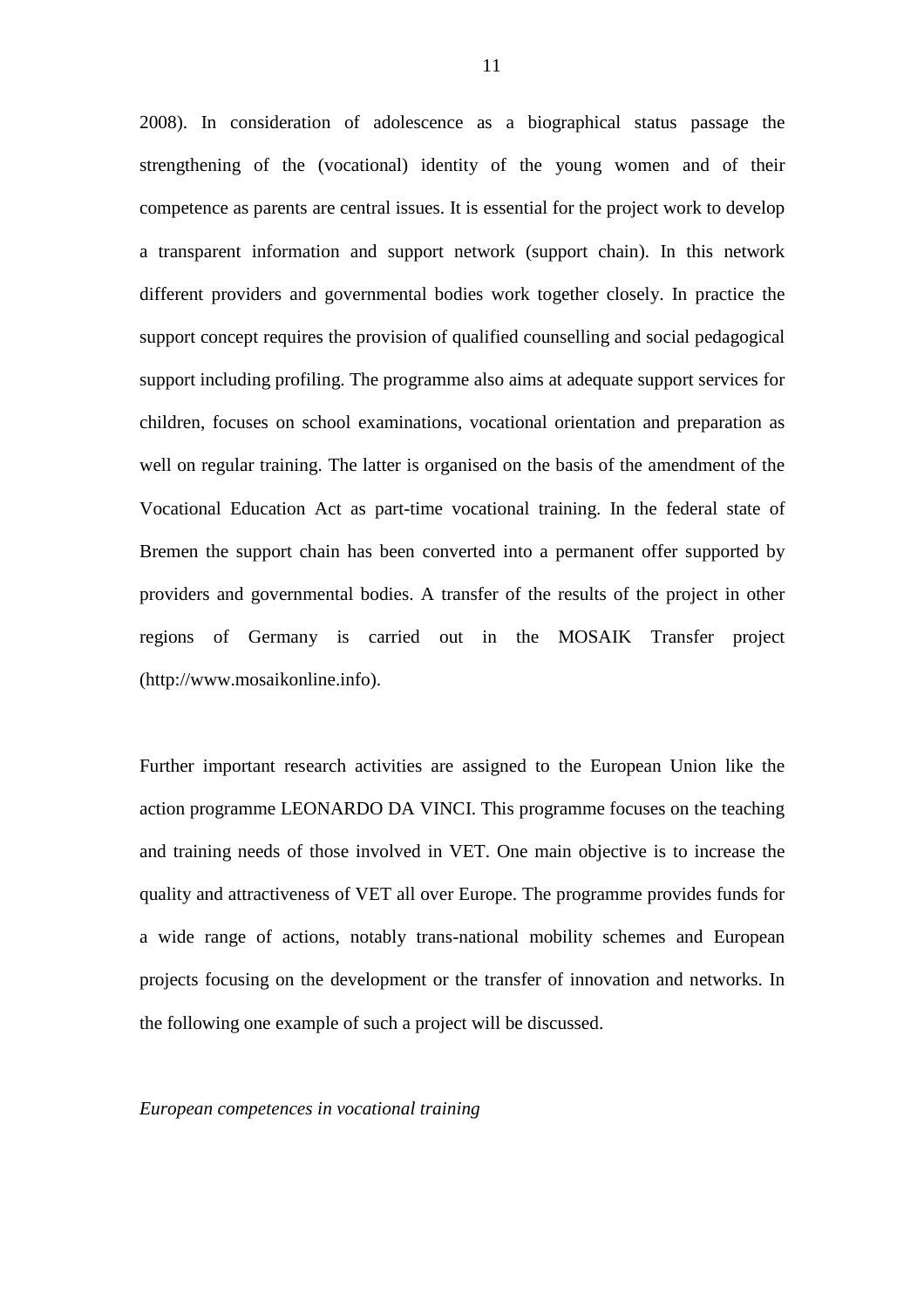In 2001 the project "European catering – European competence in vocational education in catering" started with vocational training in the hotel and restaurant industry for disadvantaged youth (Mohorik/Karth 2006). The project is funded through the LEONARDO DA VINCI action programme. The basic approach of the project is to support mobility, linguistic competences (English for the hotel and restaurant industry) and intercultural competences (Schröder 2007). The educational institution developed supplementary qualifications, based on competences which are desired in the catering industry but which are not yet part of the conventional initial vocational training course. With this intention the project follows the development of parts of the vocational training undertaken abroad fitting to the aim of training. This has also been made possible through the amendment of the new Vocational Training Act. The trainees complete two to three eight week work placements abroad in the United Kingdom, France, Italy and Belgium. Most of them acquired an English certificate, intercultural experiences and other special competences. In 2005, the first 21 trainees finished their training with a final examination at the chamber of commerce. A higher percentage of the graduates – compared to graduates of standard training from the same target group – were able to start their career in Germany, Europe and even overseas. The project was assigned with the European quality seal (http://www.kiezkuechen.de).

These projects show that the support system in the field of vocational training for disadvantaged young people can be improved especially with respect to special target groups. The basis for these new developments has been laid with the reform of the Vocational Training Act in 2005 which allows stretching periods of part-time vocational training as well as undertaking parts of vocational training courses abroad.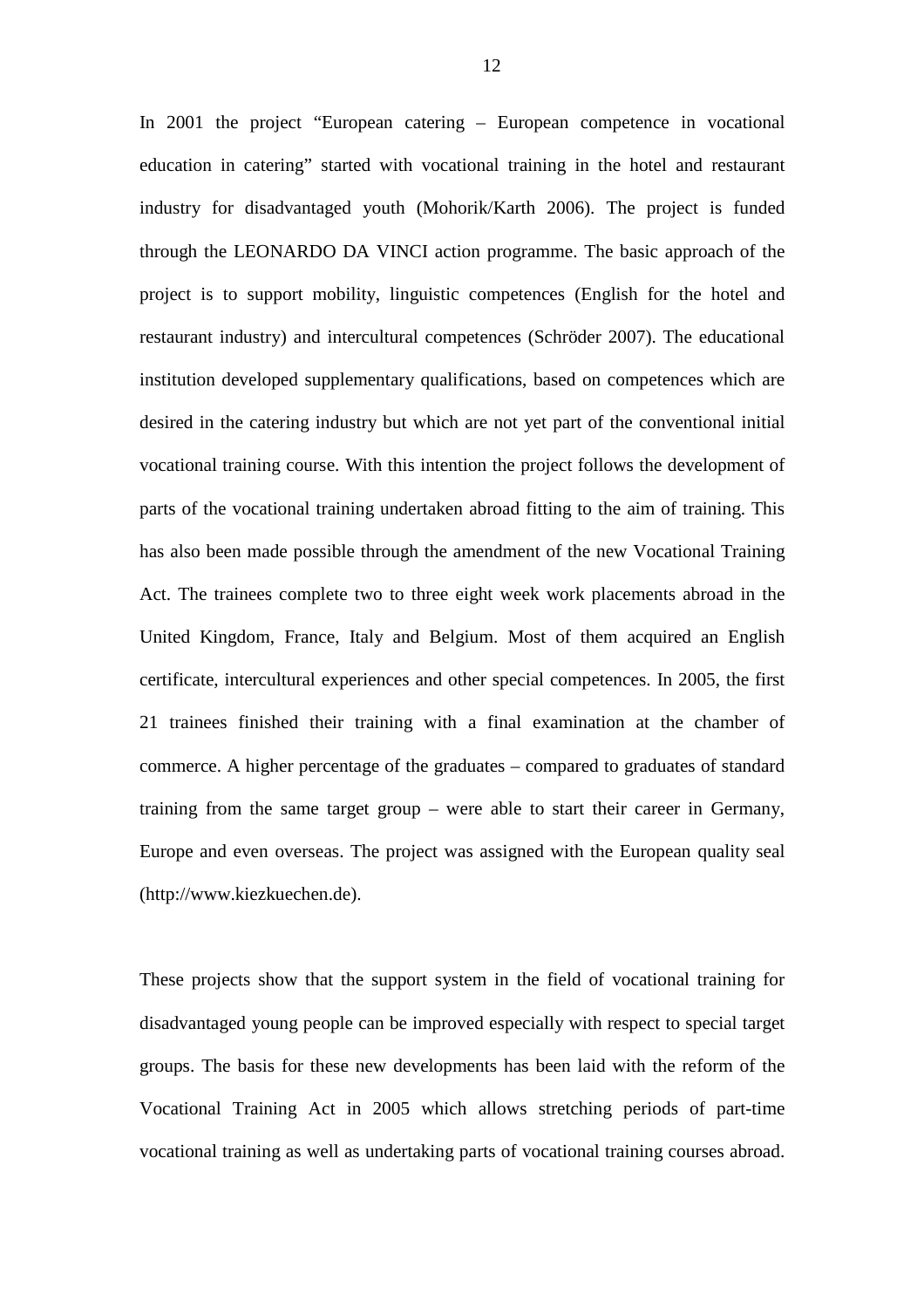The discussed projects are "island solutions", which means that they are not a regular offer in the programme for the disadvantaged. Their conversion into a permanent system is still a major challenge.

# **5 Modernization of VET in Germany: implications for the VET support system**

However, these efforts can also be seen against the background of a modernisation debate on the German VET system. In 2007, the working committee of the Federal Ministry of Education and Research (BMBF) presented ten guidelines with recommendations for modernization and improved structuring of the German VET system. This was done in the thematic fields of modernization, permeability, transition management and European opening. A first analytic view to the guidelines shows that the VET support system here seems to be an important issue. More than half of the guidelines refer, though partly indirectly, to this topic.

In the thematic field of modernization the working committee points out that VET still should remain organized as a dual system based on the "vocational principle" and final standardised examinations. This premise, however, stepped back from the ideas of some stakeholders within the working committee who argued for a more modularised and flexible VET system (Euler/Severing 2007).

In guideline 4 structural improvements of the VET system are recommended. In order to reach higher flexibility and permeability of the VET system "structured horizontal and vertical transition at the cutting points of the dual system" (BMBF 2007b, S. 18) are suggested for substantial improvement. Also, training regulations are considered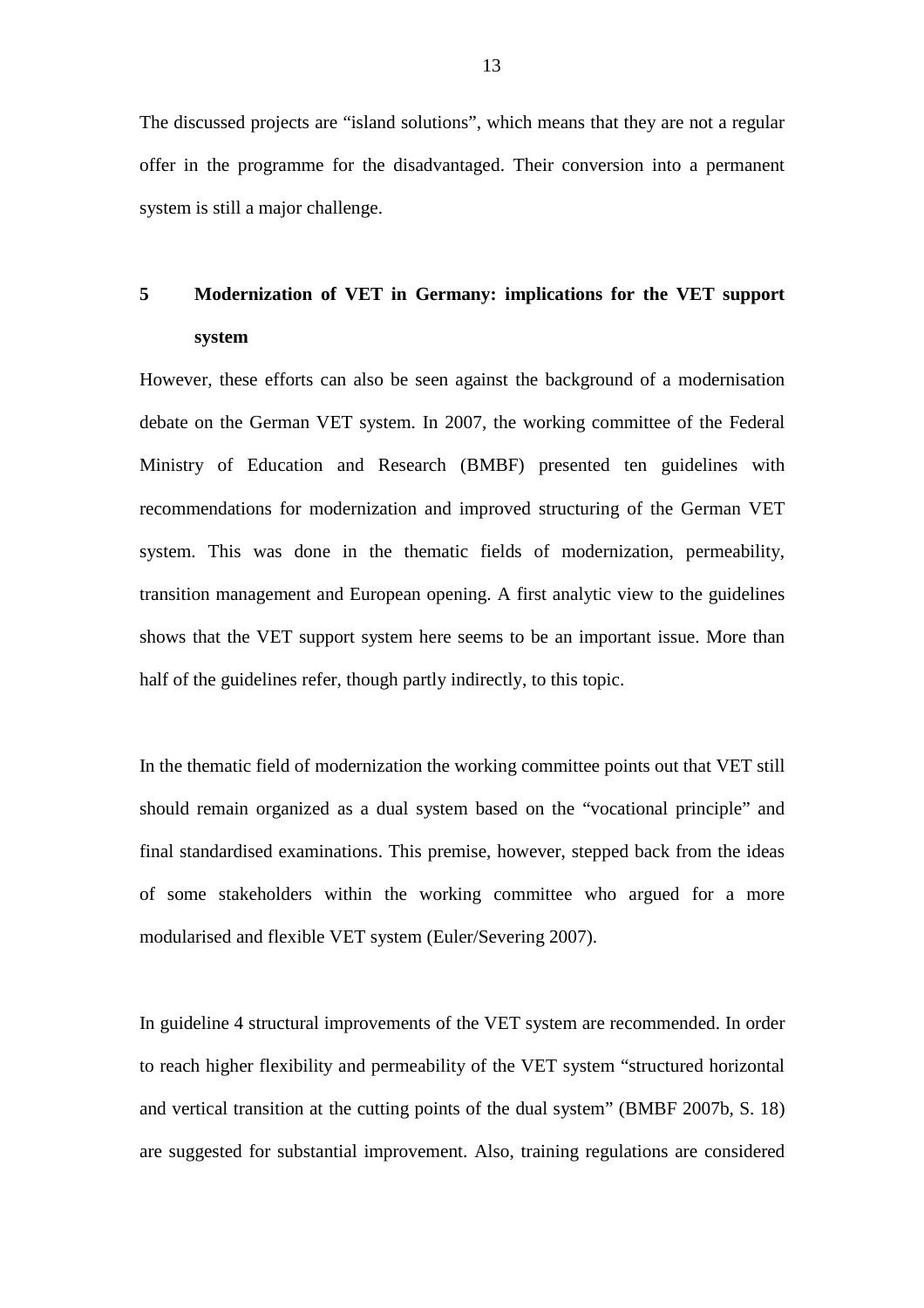to be in need of competence descriptions and the commission also recommends that the system of apprenticeship occupations, where possible, should be structured alongside occupational groups with common core qualifications and special qualifications for each particular occupation.

Another important point is the strengthening of the dual system by widening the number of companies who are willing to train apprentices (see guideline 5). One example in this direction is the programme JOBSTARTER of the Federal Ministry of Education and Research (BMBF). In this programme new strategies are provided such as the analysis of regional training potentials and the creation of training networks and coaching systems to motivate companies to offer apprenticeship places.

More directly linked to the VET support system, guidelines 1 to 3 and 6 refer to concepts which aim to improve transition from school to vocational education and into an occupation by special target groups. Here, the most interesting suggestion is the use of the new concept of training modules (Ausbildungsbausteine), which is described in the context of transition of unplaced applicants from previous years (guideline 3). These applicants comprise more than half of all aspirants who are registered with the Employment Agency and there is a general political will to reduce their number (Ulrich/Krekel 2007). Currently, a system of training modules in 10 to 12 important dual apprenticeship training occupations is being developed. Training modules could help the unplaced applicants from previous years to move into a regular dual training. In this case, already acquired qualifications will be recognized for the admission to an external chamber examination, which underlies the regular certification of an occupational qualification (Deissinger 1996). After successful trial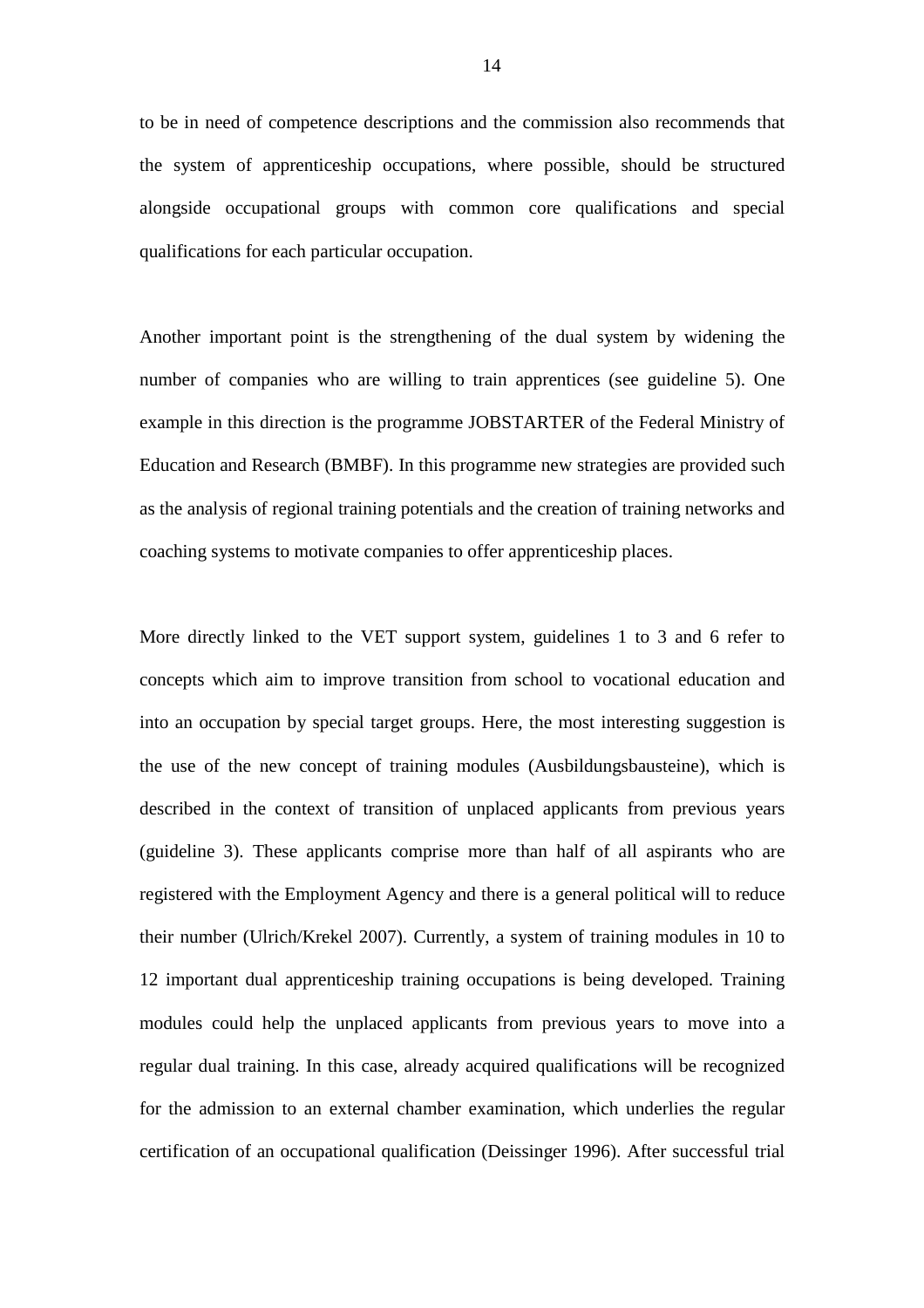in 25 pilot regions in Germany the training modules are supposed to be adopted in most of the programmes supporting vocational training for disadvantaged young persons (BMBF 2007a, p. 6) as well as for career changers and aspirants from fulltime vocational schools who want to undergo a formal chamber examination.

# **6 Consequences for the German VET support system**

The guidelines of the working committee are connected with perspectives for an improvement of the VET support system in Germany. The use of training modules has the potential to offer a "second chance" qualification for unplaced applicants from previous years. Similarly the use of this concept in all parts of the programme for disadvantaged young persons is crucial. Thus permeability and transparency in the field of transition from school to dual training and into a skilled occupation have been initiated. However, it is not intended to change the German VET system into a complete module system in the future.

With the concept of training modules the influence of the European education policy in German VET policy becomes more visible. Other concepts like the recognition of prior learning, which can assist the disadvantaged, are still not integrated in the German VET system. By 2010, a German Qualification Framework (Deutscher Qualifikationsrahmen DQR) is to be developed under the leadership of the German Federal Government and important stakeholders (Hanf/Rein 2006; BMBF 2007b). The DQR will be oriented towards learning outcomes and as an instrument aims at improving permeability, transparency and mobility in the sense of lifelong learning. It is open however, whether crucial changes, such as the recognition of prior learning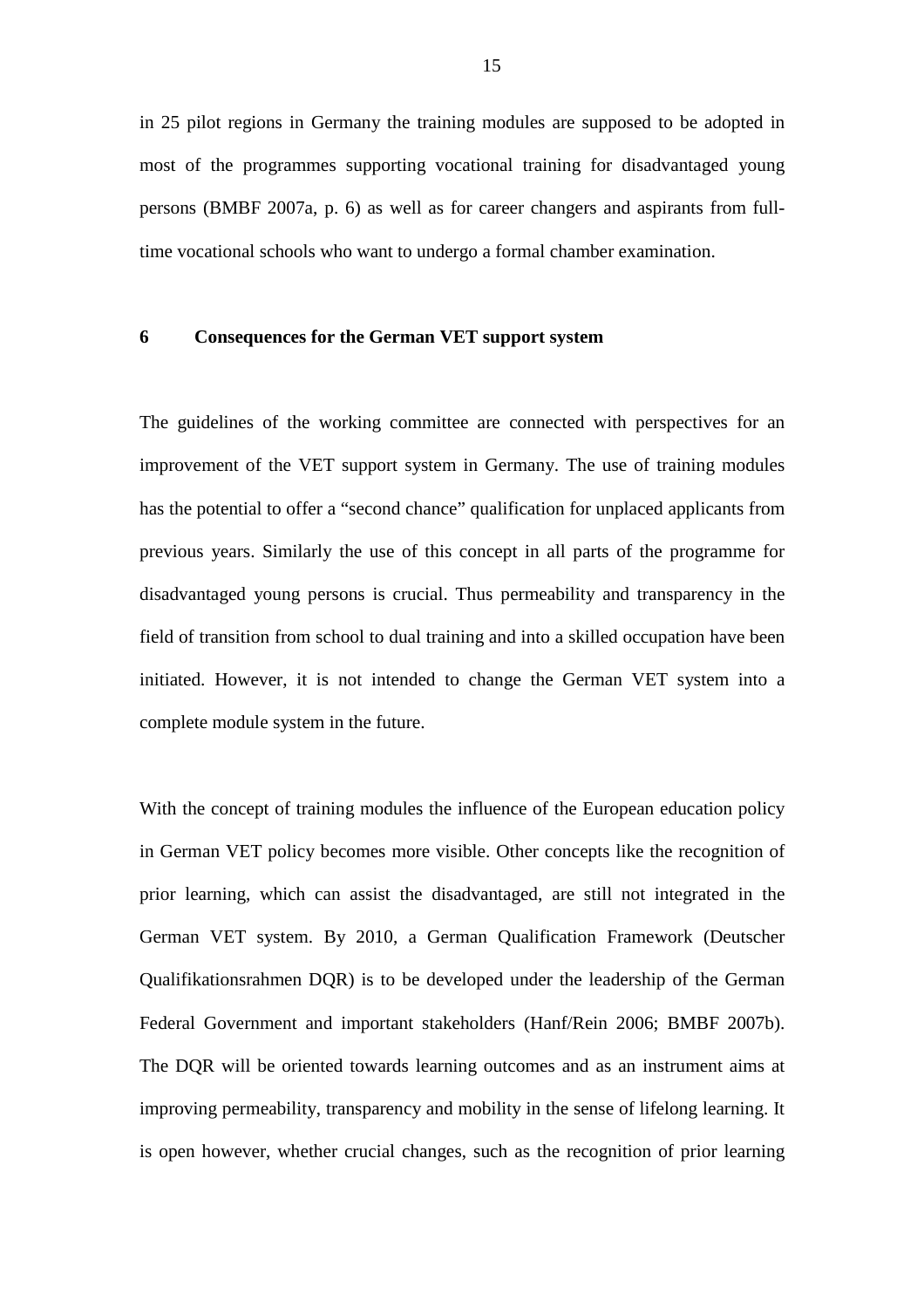and the differentiation of training occupations along different levels, will definitely emerge from this process.

The working committee plays an important role when it comes to widening and intensifying the research basis with respect to the VET support system. The research and action programmes financed by the Federal Ministry of Education and Research (BMBF) and the European Union (see section 4) are good starting points to inspire further research. The new EU educational action programme for lifelong learning of the European Commission running from 2007 to 2013 (budget  $\epsilon$  7 billion) ties up with these programmes. Both European and international comparative research studies are important in taking a look at the structural differences of VET support systems. Research here can give important hints to frame conditions to be kept in mind when implementing concepts of best practice on the basis of mutual learning (see for example the European study of Pohl/Walther 2007).

# **7 Conclusions**

It is still too early to assess the (envisaged) changes in the VET support system for disadvantaged young persons in Germany such as the enhancement of permeability and transparency of the VET support system through the implementation of training modules. The reform process of the German VET system is still running and it is likely that it will be more clearly influenced by the education policy of the European Union in the future. Apart from that, it is certainly associated with remarkable challenges.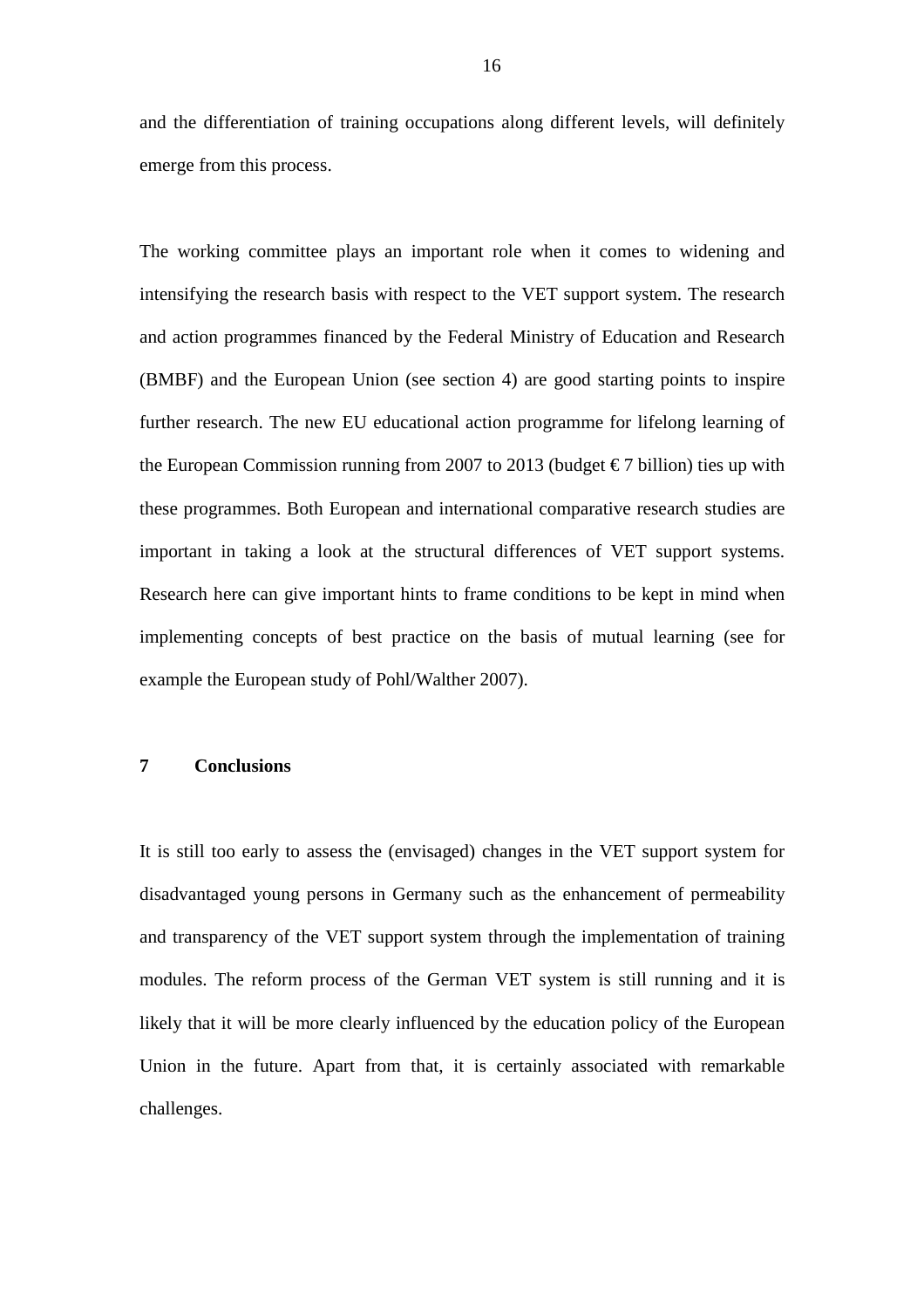The experience of Europe could be interesting for Australian VET researchers because of the cooperation between Australia and the European Commission in the area of general and vocational education with the aim to find a better adjustment of the education systems of both continents (see http://www.delaus.ec.europa.eu).

With respect to VET support systems, Australia also has to struggle with the problem of early school leavers and their difficulties to master the transition into work and/or apprenticeship (Woods 2007; Australian Industry Group 2007). Nevertheless, to the German observer, the Australian VET system seems to be much more flexible and permeable in terms of structuring educational and vocational pathways. This is certainly due to the Training Reform Agenda, but also has historical and cultural reasons. In the area of vocational support for disadvantaged young people VET-inschool programmes and also school-based-apprenticeships could be helpful instruments shaping the transition to post-school activities (ibid.; Deissinger/Smith/Pickersgill 2006). These programmes are also addressed to indigenous students (Hill/Helme 2006), although this ethnic group also can use special programmes (McRae et al 2005). The VET-in-school programmes do not have a correlatie in the German VET system, as here vocational education in schools follows after general school education (Deissinger 2007). In my eyes, they represent examples of good practice and could therefore stimulate further developments of support measure of young people in Germany as well as they cross borders between sub-systems and open up unconventional pathways.

#### **8 References**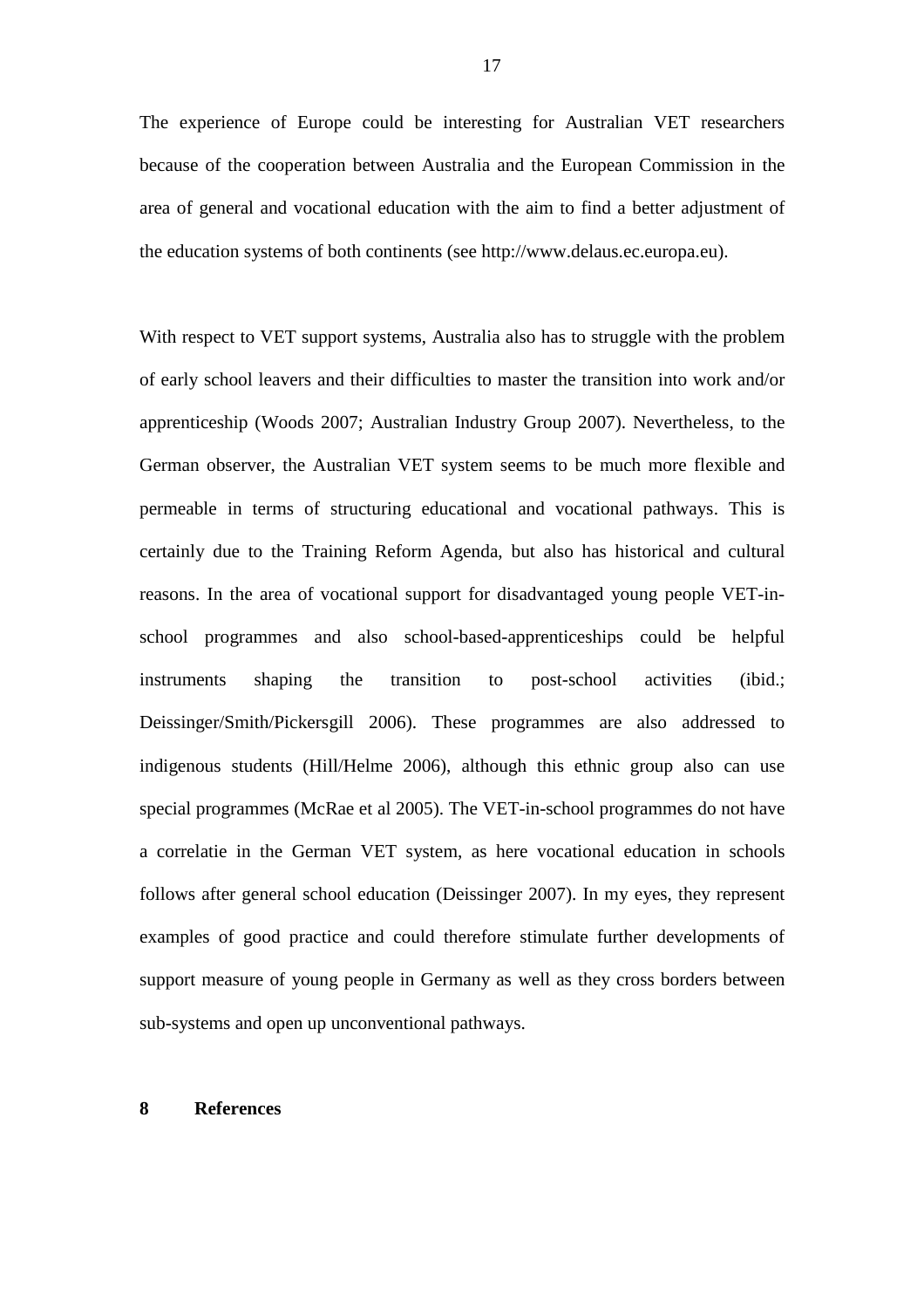Australian Industry Group (Ed.) (2007). Its crunch time. Raising youth engagement and attainment. A discussion paper, Dusseldorp Skills Forum. (http://www.dsf.org.au/papers/198.html)

Beicht, U./Friedrich, M./Ulrich, J.G. (2007). Deutlich längere Dauer bis zum Berufseinstieg. Schulabsolventen auf Lehrstellensuche, in: BiBB Report, 2. (http://www.bibb.de/dokumente/pdf/a12\_bibbreport\_2007\_02.pdf)

Bildungsspiegel (2007): Begleitforschung bestätigt: Drei Viertel der ehemaligen EQJ-TeilnehmerInnen schaffen den Sprung in Ausbildung. Redaktion Bildungsspiegel 20.12.2007 (http://www.bildungsspiegel.de/aktuelles/einstiegsqualifizierung-ein-wegin-die-ausbildung.html?Itemid=767)

BMBF Bundesministerium für Bildung und Forschung (2005). Berufliche Qualifizierung Jugendlicher mit besonderem Förderbedarf. Bonn, Berlin.

BMBF Bundesministerium für Bildung und Forschung (2007a). Berufsbildungsbericht 2007, Bonn.

BMBF Bundesministerium für Bildung und Forschung (2007b). Ten Guidelines for the Modernization and Structural Improvement of Vocational Education and Training. Innovation Circle on Vocational Education and Training. Bonn. (http://www.bmbf.de/pub/IKBB\_zehn\_leitlinien\_eng.pdf)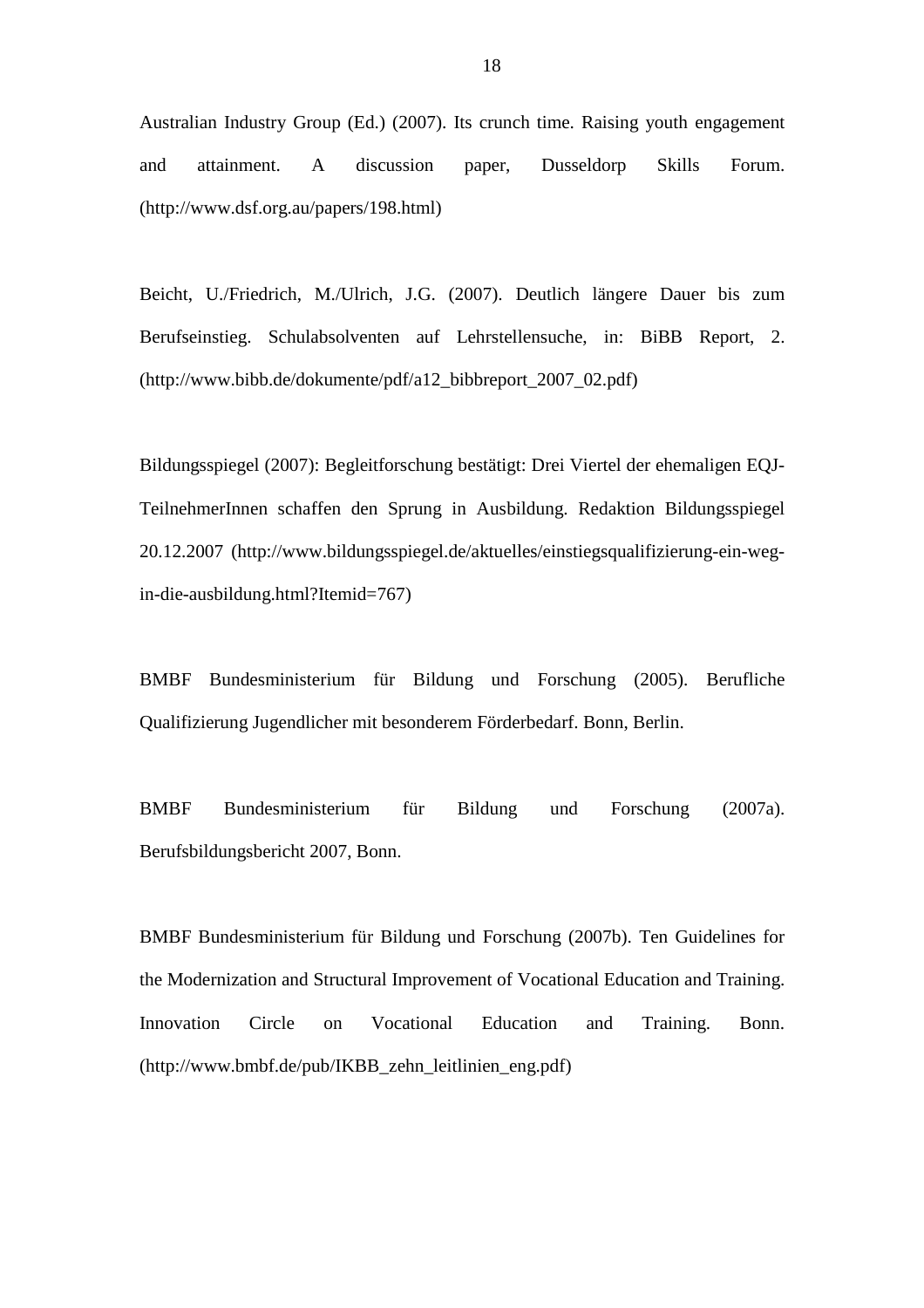BMWi Bundesministerium für Wirtschaft und Technologie (2008): Verlängerung des Ausbildungspaktes bewährt sich: Mehr Ausbildungsstellen, weniger unversorgte Bewerber. Tagesnachricht Nr. 11816 vom 1. Februar 2008, Pressemitteilung 31.01.2008

**(**http://www.bmwi.de/BMWi/Navigation/Presse/tagesnachrichten,did=233180.html)

Deissinger, Th. (1996). Germany's Vocational Training Act: Its Function as an Instrument of Quality Control within a Tradition-based Vocational Training System. Oxford Review of Education, 22, 317-336.

Deissinger, Th. (2006). Wege und Umwege zum EQF - Fragestellungen und Probleme aus nationaler Perspektive**,** in: Verband der Lehrer an Wirtschaftsschulen (Ed.), Auf dem Weg zum Nationalen Qualifikationsrahmen. Sonderschriftenreihe des VLW, Bielefeld, 9-16.

Deissinger, Th. (2007). "Making Schools Practical": Practice firms and their function in the full-time vocational school system in Germany. Education and Training, 49, 5, 364-379.

Deissinger, Th./Hellwig, S. (2004). Initiatives and Strategies to Secure Training Opportunities in the German Vocational Education and Training System. Journal of Adult and Continuing Education, 10, 2, 160-174.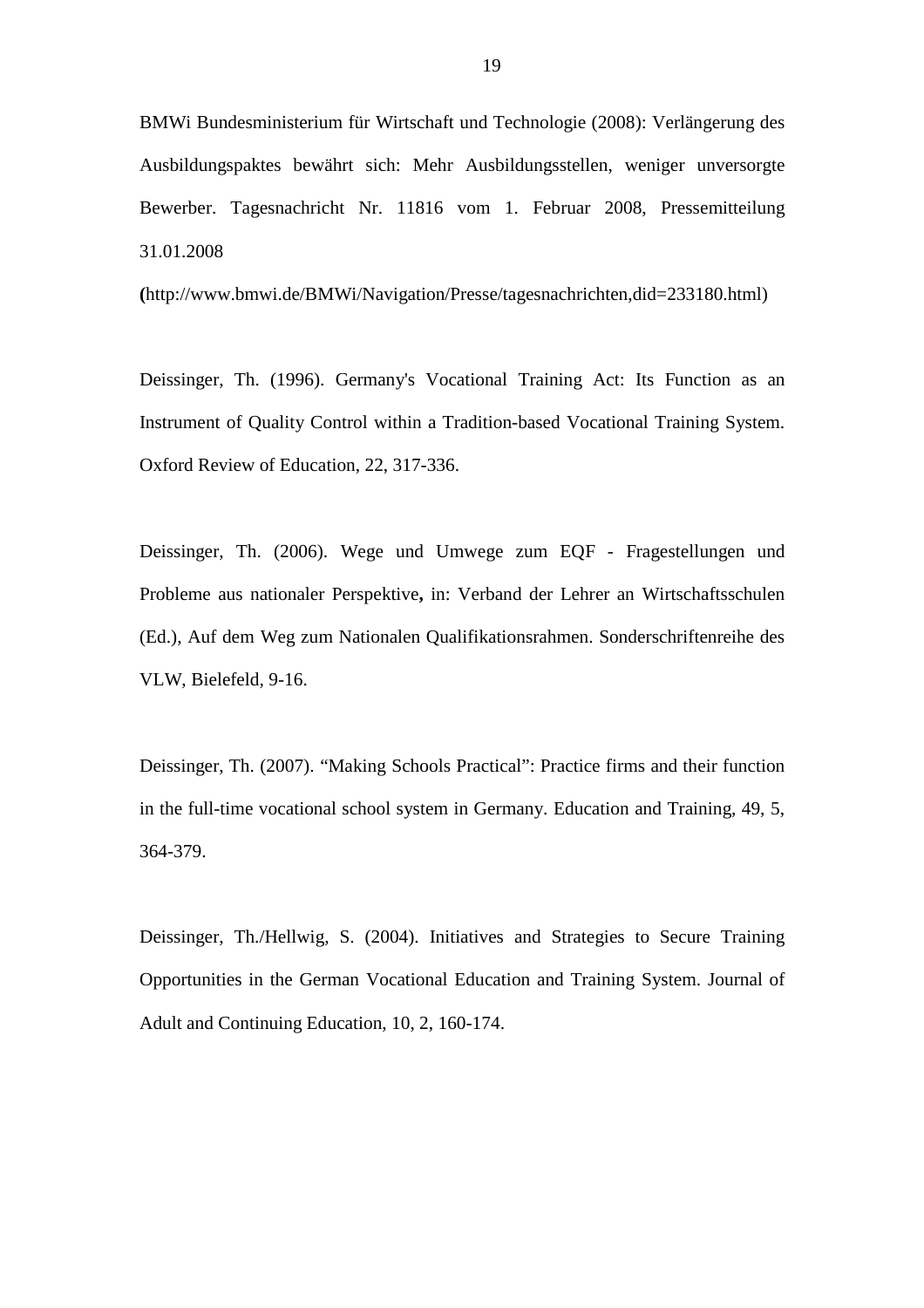Deissinger, Th./Smith, E./Pickersgill, R. (2006). Models of Full-time and Part-time Vocational Training for School-leavers: A comparison between Germany and Australia. International Journal of Training Research, 4, 1, 30-50.

Dressel, K./Plicht, H. (2006). Das neue Fachkonzept der Berufsvorbereitung und sein Einfluss auf die Übergangswege jugendlicher Ausbildungssuchender, in: Friedrich-Ebert-Stiftung (Ed.) Übergänge zwischen Schule und Beruf und darauf bezogene Hilfesysteme in Deutschland. (http://doku.iab.de/externe/2006/k060630f19.pdf)

Enggruber, R. (2003). Zur Vielfalt benachteiligter junger Menschen – ein Systematisierungsversuch. Berufsbildung, 93, 35-37.

Euler, D./Severing, E. (2007). Zusammendenken, was zusammen gehört – Ausbildungsbausteine als Grundlage der Weiterentwicklung der Berufsausbildung. Berufsbildung in Wissenschaft und Praxis, 1, 33-37.

European Commission (2002): Copenhagen Declaration. Ministers of Vocational Education and Training, and the European Commission, convened in Copenhagen on 29 and 20 November 2002, on enhanced European cooperation in vocational education and and training. (http://ec.europa.eu/education/copenhagen/copenahagen\_declaration\_en.pdf)

European Council (2000). Lisbon European Council 23 and 24 March 2000. Presidency Conclusions. (http://www.europarl.europa.eu/summits/lis1\_en.htm)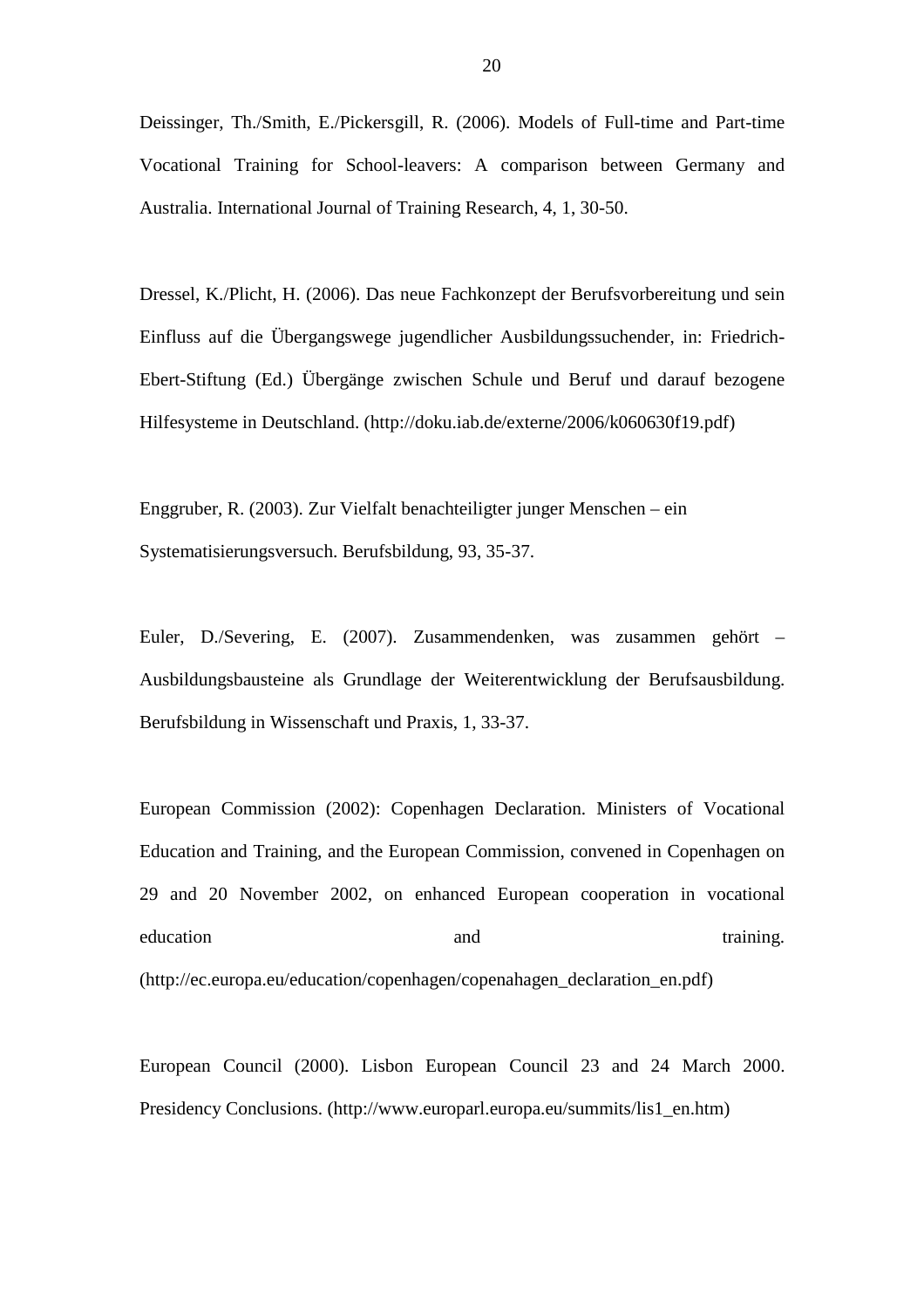Friedrich, M. (2006). Jugendliche in Ausbildung: Wunsch und Wirklichkeit. Berufsbildung in Wissenschaft und Praxis, 35, 3, 7-11.

Friese, Marianne (2008). Kompetenzentwicklung für junge Mütter. Förderansätze der beruflichen Bildung. Bielefeld, Bertelsmann.

Hanf, G./Rein, V. (2006). Towards a National Framework for Germany. Reflections from a VET research standpoint (http://www.bibb.de/en/25722.htm)

Hill, A./Helme, S. (2006). VET in schools for indigenous students: 'hands on, ´default´, or promising? International Journal of Training Research, 3, 1,1-22.

Hippach-Schneider, U. /Woll, C. (2007): The German vocational education and training (VET) system. Thematic overview. ReferNet, European Centre for the Development of Vocational Training Cedefop (http://www.refernet.de/documents/a13\_thematic-overview\_deutschland\_05.pdf)

Krewerth, E./Ulrich, J.G. (2006). Wege und Schleifen zwischen dem Verlassen der Schule und dem Eintritt in die Berufsausbildung, in: Eberhard, V./Krewerth, A./Ulrich, J.G. (Ed.) Mangelware Lehrstelle. Zur aktuellen Lage der Ausbildungsplatzbewerber in Deutschland, Bielefeld, Bertelsmann, 69-82.

McRae, D./Ainsworth, G./Hughes, W./Price, K./Rowland, M./Warhurst, J./Woods, D./Zbar, V. (2005). What Works. The Work Program. Improving coutcomes for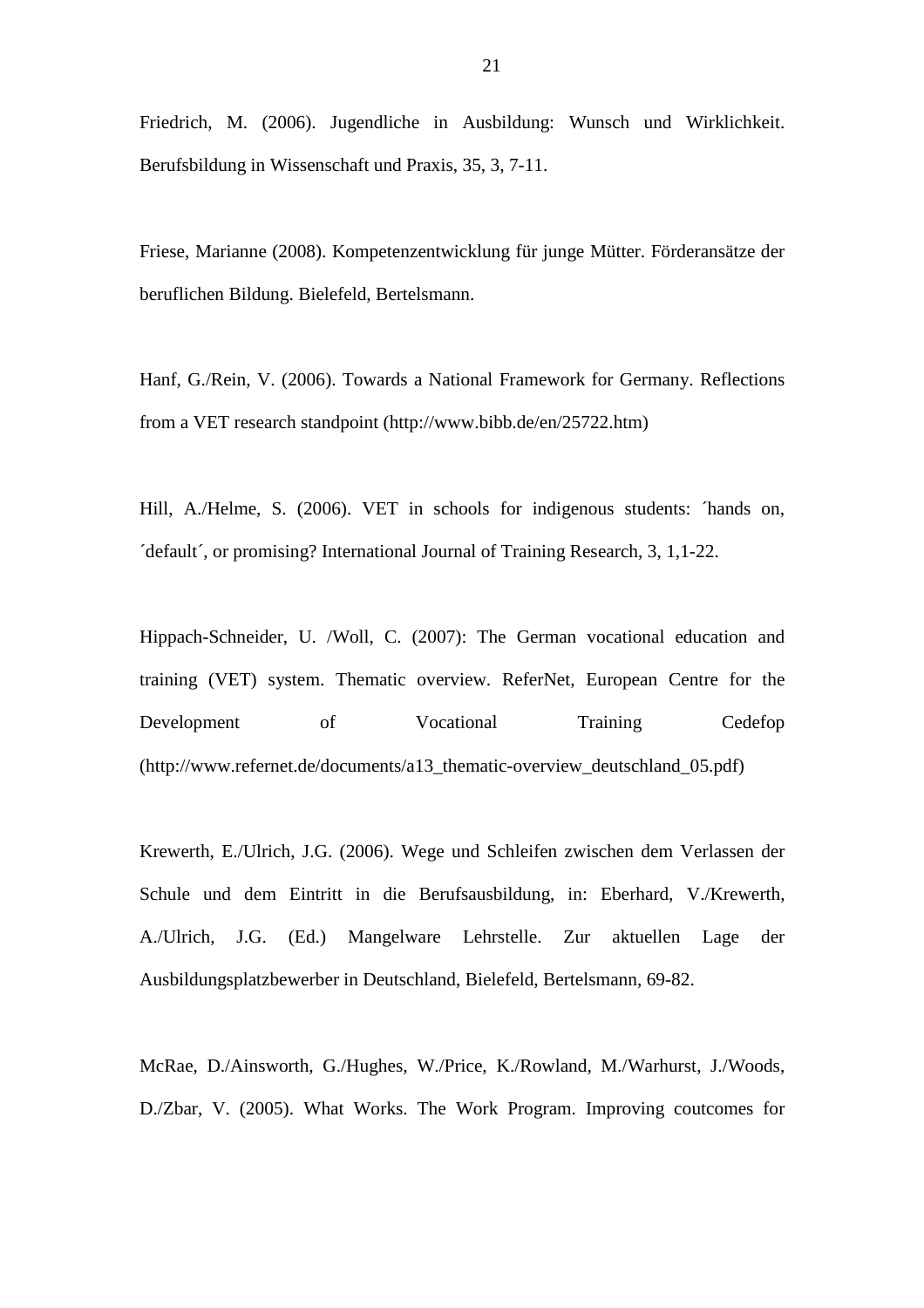Indigenous students. The Guidebook. 2nd Edition. Canberra, National Curriculum Services and the Australian Curriculum Studies Association.

Mohorik, A. /Karth, O. (2006). Europäisches Qualitätssigel für Mobilitätsprojekt in der Gastronomieausbildung, Berufsbildung in Wissenschaft und Praxis, 5, 51-52.

Nationaler Pakt für Ausbildung und Fachkräftenachwuchs in Deutschland 2007-2010 (2007). (http://www.bmwi.de/BMWi/Redaktion/PDF/M-O/nationaler-pakt-fuerausbildung-und-fachkraeftenachwuchs-in-deutschland-2007- 2010,property=pdf,bereich=bmwi,sprache=de,rwb=true.pdf)

Ness, H. (2007). Generation abgeschoben. Warteschleifen und Endlosschleifen zwischen Bildung und Beschäftigung, Bielefeld.

Pohl, A./Walther, A. (2007). Activating the disadvantaged. Variations in addressing youth transitions across Europe. International Journal of Lifelong Education, 26, 5, 533-553.

Schröder, U. (2007). Learning foreign languages in companies that provide in-house vocational training – Exemplary strategies, Berufsbildung in Wissenschaft und Praxis, Special Edition, 33-35.

Ulrich, J.G./Krekel, E.M: (2007). Zur Situation der Altbewerber in Deutschland. BiBB-Report 1.